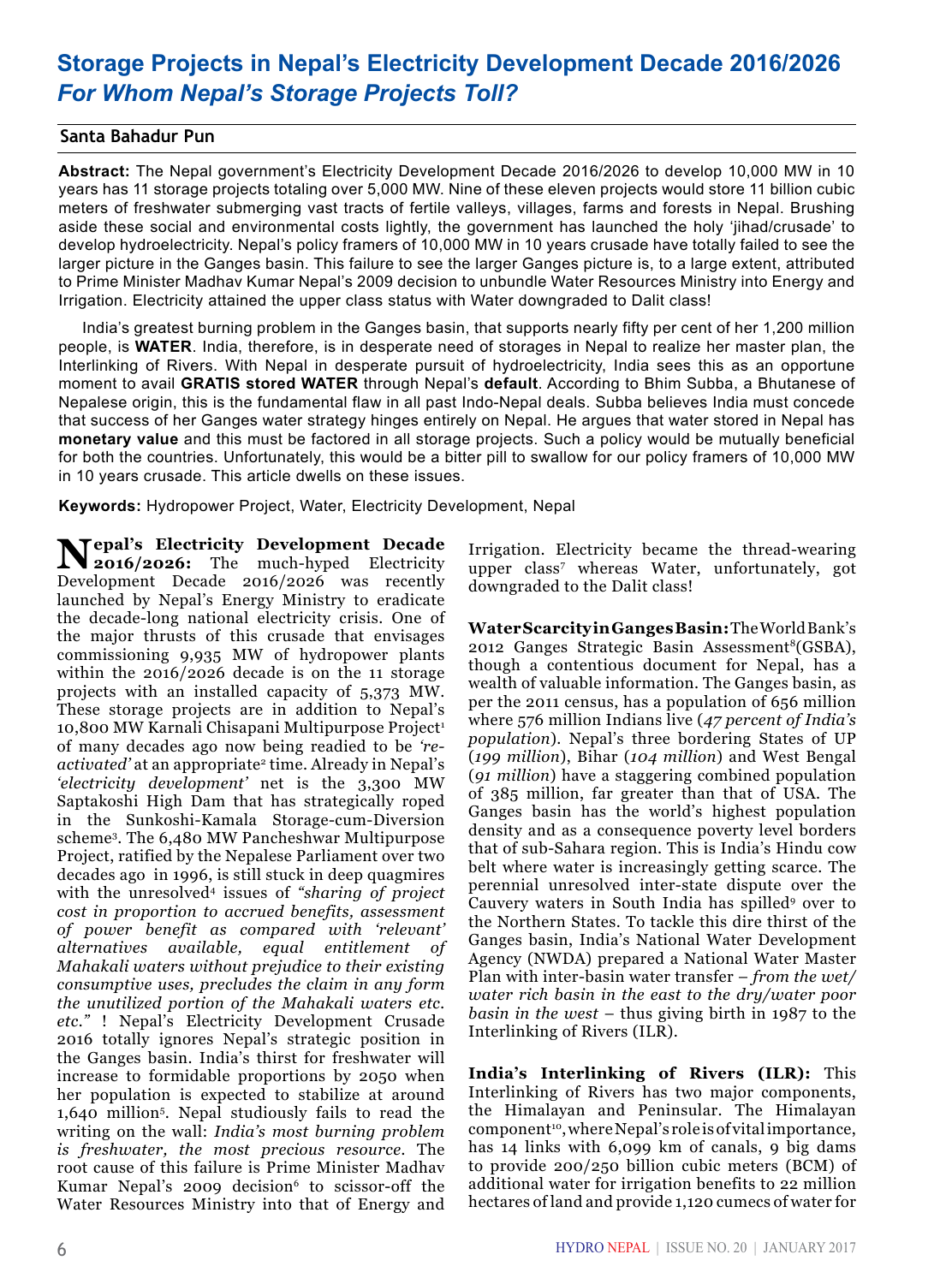flushing the Kolkata Port besides generating 30,000 MW of hydropower. The Peninsular component has 16 links with 4,777 km of canals including 94 tunnels, 27 big dams to provide 84 BCM of additional water to irrigate 13 million hectares and generate 4,000 MW of hydropower. On freshwater provisioning, the Himalayan component is three times larger than the Peninsular component. This is all due to Nepal which, despite having a mere 13% of the total Ganga basin catchment area, contributes 47% of the average annual flow of the Ganges. But during the critical dry months of February, March and April Nepal, sitting atop a seismically active zone, have a live storage of 36.5 BCM of water. The famed 226 meter high Bhakra Nangal dam, that Nehru termed *'temple of resurgent India'*, has a live storage of 6.9 BCM.

**Nepal's Storage Projects in Electricity Development Crusade 2016/2026:** To supplement the above mentioned massive storage projects, the Government of Nepal has now embarked on the following  $11$  storage<sup>14</sup> making crusade projecting even the estimated completion date:

Nepal's contribution<br>to the Ganges to the Ganges  $f$ low increases<sup>11</sup>  $increases<sup>11</sup>$ dramatically to as high as 75%.

**Nepal in ILR's H i m a l a y a n Component:** Without storage projects in Nepal, India's River Linking Project will continue to remain in the National Water Master Plan's drawing boards. For among the 14 Himalayan Links, the following five

|                 |                    | projecting even the commuted completion dute. |                                     |                         |                                            |
|-----------------|--------------------|-----------------------------------------------|-------------------------------------|-------------------------|--------------------------------------------|
| S.No.           | <b>Project</b>     | Capacity<br><b>MW</b>                         | Live Storage <sup>12</sup><br>(BCM) | <b>District</b>         | <b>Estimated</b><br><b>Completion Date</b> |
| $\mathbf{1}$    | <b>Utter Ganga</b> | 300                                           | 0.82                                | Baglung                 | 2022                                       |
| 2               | Tanahu Seti        | 140                                           | 0.29                                | Tanahu                  | 2023                                       |
| 3               | Dudhkoshi          | 300                                           | 0.69                                | Okhaldhunga             | 2023                                       |
| 4               | Budhiganga         | 1,200                                         | 4.25                                | Gorkha/Dhading          | 2024                                       |
| 5               | West Seti          | 750                                           | 0.84                                | Doti                    | 2024                                       |
| 6               | Tamor              | 692                                           | 1.90                                | Panchthar/Taplejung     | 2025                                       |
| 7               | Sunkoshi 3         | 536                                           | 1.20                                | Ramechhap/Sinduli/Kavre | 2025                                       |
| 8               | Khimti Those       | 500                                           |                                     | Ramechhap/Dolkha        | 2025                                       |
| 9               | Langtang           | 300                                           |                                     | Rasu wa                 | 2025                                       |
| 10              | Naumure            | 245                                           | 0.58                                | Arghakhanchi/Pyuthan    | 2025                                       |
| 11              | Nalsingh Gad       | 410                                           | 0.41                                | Jajarkot                | 2025                                       |
| Total: 5,373 MW |                    |                                               | 10.98 BCM of live Storage           |                         |                                            |

Nepal-related links are of extremely vital importance to India:

- *• Kosi-Mechi and Kosi-Ghagra (Karnali) Links*: both links to be fed from 269 meter high Kosi High Dam at Barahchhetra, live storage 9.4 billion cubic meters (BCM) of water and 3,300 MW of hydropower – Saptakosi High Dam already in the *electricity producing net* of Nepal Government.
- *• Gandak-Ganga Link:* to be fed by 263 meter high Budhigandaki dam, live storage of 4.25 BCM and 1,200 MW of hydropower – Budhigandaki Project<sup>12</sup> already in Nepal's *construction mode* with 50% of the US\$ 1 Billion promised by Prime Minister Narendra Modi during his visit to Nepal in 2014.
- *• Ghagra (Karnali)-Yamuna Link:* to be fed from 270 meter high Karnali Chisapani dam, live storage 16.2 BCM of water and 10,800 MW of hydropower; Karnali Chisapani Dam on the verge of being *re-activated* with Notices already floated to stop all construction works within the reservoir's submergence area.
- *• Sarada(Mahakali)-Yamuna Link:* to be fed from 315 meter high Pancheshwar Dam, live storage 6.6 BCM of water and 6,480 MW of hydropower<sup>13</sup>; Pancheshwar multipurpose project *ratified* by the Nepalese Parliament in 1996 and the instruments of ratification already exchanged between the two governments in 1997.

These over 263 meter (868 feet) high four dams in

Table 1:

This 10.98 BCM combined live storages of the above 9 projects is far greater than the 9.4 BCM of the 269 meter Saptakosi dam. India's 263 meter high Tehri dam has a live storage of only 3.5 BCM.

**World Bank's Findings and Stakeholders' Harmonization:** The World Bank's 2012 Ganges Strategic Basin Assessment<sup>16</sup> (GSBA) has come out with some very startling findings for Nepal:

- Storages in Nepal store *'significantly little'* water so flood control in India are *'very limited'*. For Nepal, this translates to: *delete downstream flood control benefit!*
- Storages in Nepal can *'double lean season flows'*, but agricultural productivity in India is *'currently very low'* from such augmented flows. For Nepal, this again translates to: *despite doubling the lean season flows, delete all downstream irrigation benefit!*
- Nepal's *'hydropower and trade is significant …. Negotiation simpler than previously thought'.* This finally translates to: *Nepal should develop hydropower on a fast track mode forfeiting all downstream benefits!*

There is, thus, complete harmony among the three concerned stakeholders: i) India, *the beneficiary*, in dire need of storages in Nepal to augment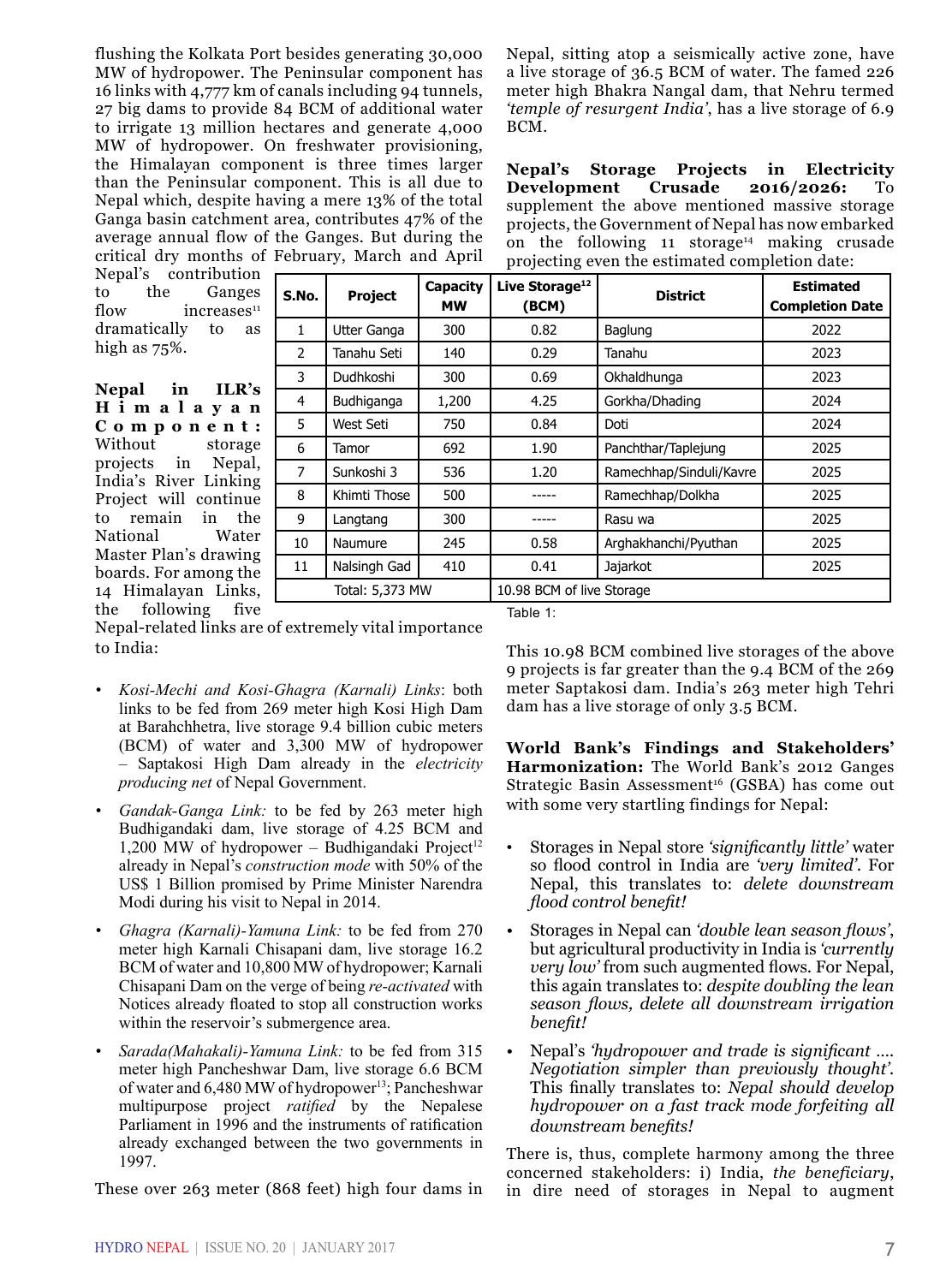the diminishing Ganges flow ii) the financing institution World Bank, *the honest broker*, strongly recommending Nepal to ride on the wave of significant hydropower trade with simpler negotiations and iii) Nepal, *the Storage Provider*, straining at the leash to gleefully plunge into the crusade of developing 10,000 MW in ten years – 2016/2026!

**Conclusion:** Nepal has, since the 1965 Karnali Chisapani studies, consistently failed to see the larger picture on the wall – Nepal's strategic position as the water tank of the Ganges Basin.

- i) Eugene Mihaly, the American researcher, noted as far back as 1965:
- *• large irrigation and flood-control projects on the Kosi and Gandak rivers – projects that India liked to describe as elements of its aid to Nepal;*
- *• the almost unconscious view that Nepal was actually part of India, and that Nepal benefitted from Indian gains;*
- *• the Indian inability to think of Nepal as a separate entity with the desire to go its own way; and*
- *• no consideration appears to have been given to the fact that India was taking from a sovereign state the water on which its future depended!*
- ii) India in March 1990 presented to Nepal a Secret Agreement Draft18 on *Mutual Cooperation* wherein Article III on Water Resources Cooperation stated:
- *• The two Contracting Parties being equally desirous of attaining complete and satisfactory utilization of the waters of the commonly share rivers, undertake to (i) plan new uses or projects subject to the protection of the existing uses on the rivers and (ii) cooperate with each other to formulate and modify the planned new uses or projects taking into consideration the water requirements of the parties.*
- iii) Bhim Subba19, a Bhutanese engineer of Nepalese origin, penned in 2002:
- *71 per cent of the river's flow during the critical dry season comes from Nepali tributaries;*
- *• success of an Indian water strategy to meet the growing water demand in Uttar Pradesh and Bihar, the country's most populous states….. hinges on Nepal;*
- *• while a contributing factor for wariness among Nepalese stems from a widely held belief that Nepal has been 'cheated' by India on past water deals, the impasse can be directly traced to a fundamental flaw……Nepal has been trying to sell electricity while it is water*

## *that India needs;*

- *• short-sighted on the part of India to continue pursuing the current strategy which pins its hope on overcoming, by default, the impending water crisis through power projects;*
- *• India should concede that regulating the Ganga waters is her primary concern; Nepal must…..redirect its efforts from trying to sell electricity to fulfilling this need for regulated water;*
- *• Most importantly, ……stored water has monetary value and that this price must be attractive enough for Nepal to find it viable to design and build projects that optimize water storage instead of maximising power generation only!*

India's mindset, as observed by Eugene Mihaly in 1965, has not changed at all – in fact, hardened more. India successfully enshrined the 1990 draft Agreement on Mutual Cooperation's *'subject to the protection of existing uses'* in the 1996 Mahakali Treaty and scored further with the inclusion of *'precludes the claim, in any form, the unutilized portion of the Mahakali waters'*. India would see to it that this precedent, set by the Mahakali Treaty, applies to all rivers emanating from Nepal into India.

The fundamental flaw Bhim Subba pointed out in 2002, Nepal desperately trying to sell electricity<sup>20</sup> while India desperately trying to get **free stored water** through Nepal's default, continues to this day of 10,000 MW in 10 years crusade. It is a fact that Nepal had been trying to sell electricity to India since 1965 from the Karnali Chisapani days of 1,800 MW size – now ballooned to 10,800 MW. It is again a fact that the 1954 Kosi and 1959 Gandak treaties<sup>21</sup> were meant to avail water to India and the ratified 1996 Mahakali treaty further consolidated that. But the Bhutanese Bhim Subba argues that *stored water has monetary value.* He, therefore, believes that the price of this stored water must be attractive enough for Nepal to find it viable to design and build projects *that optimize water storage22 instead of maximizing power generation.* Such a policy would be *"mutually beneficial"* and thus create a win-win environment for both the countries.

For the Nepalese policy framers of 10,000 MW in 10 years crusade, the above analysis of a Bhutanese of Nepalese origin would be a bitter pill to swallow. This is because the Ministry of Water Resources was booted-off in 2009 by Prime Minister Madhav Kumar Nepal to create for his convenience the Ministries of Energy and Irrigation. The indoctrinated Ministry of Energy has been driving forcefully the agenda that water resources development merely means hydropower<sup>23</sup> development. Besides the live storages of 32.2 BCM from Pancheshwar, Saptakosi and Karnali Chisapani, these policy framers are developing over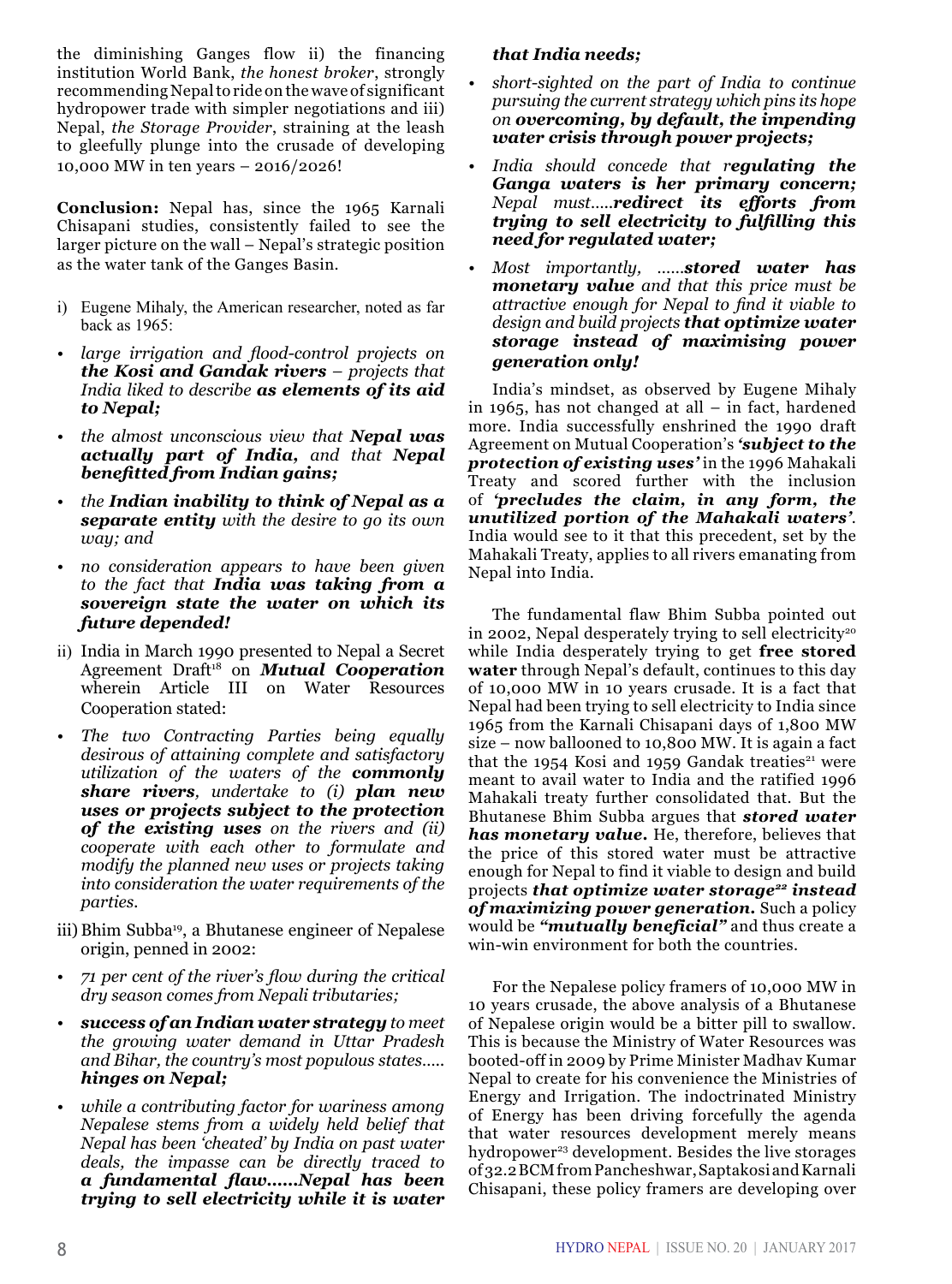5,000 MW of 11 storage projects to avail an additional 11 BCM of regulated water *GRATIS* to India. While the famed Bhakra Nangal dam has a live storage of 6.9 BCM, India's controversial 263 meter high Tehri dam, showcased to all Nepalese VIPs visiting Delhi, has a mere live storage of 3.5 BCM! By forgoing the value of stored water and by forfeiting the huge social and environmental costs, Nepal is venturing into the storage building *'jihad/crusade'* where even angels fear to tread!

*S.B. Pun is Former Managing Director of Nepal Electricity Authority and in his closing years served as an Officer on Special Duty at Ministry of Water Resources, Government of Nepal. He writes on energy and water issues.*

**- -**

*Corresponding E-mail: santapun@ntc.net.np*

## **Footnotes**

- *1.* For the Karnali Chisapani project, under UNDP grant, 410 Nepalese engineers (250 for Karnali project and an additional 160 for Irrigation Department) graduated from India's premier Roorkee University. The first batch of 50 Nepalese students went to Roorkee in 1982.
- 2. See the undated Public Notice in the web site of Energy Ministry regarding Karnali Chisapani Multipurpose Project. The notice notifies all concerned not to carry out any construction activities in the reservoir submergence area below the elevation of 445 m mean sea level – affecting five districts and 41 VDCs. As the notice calls itself New in the web site, it was probably issued around November 2016, the date of the previous Notice.
- 3. The Kosi Basin Master Plan Study, conducted with JICA's assistance, recommended two top priority projects: Sunkosi-Kamala Diversion for irrigating 175,000 hectares in Dhanusha (108,000 ha) and Siraha (67,000 ha) and the 402 MW Arun III hydropower project. As usual, the Nepal government barked up the wrong hydropower tree. The Sunkosi-Kamala diversion should have been undertaken by Nepal herself and not handed over to India.
- 4. As usual, it is likely that some of these key issues may have been already hammered out on a tete-a-tete basis and they would be spilled out to the public at a later appropriate date.
- 5. *The Vital Links by Suresh Prabhu in Interlinking of Rivers in India: Issues and Concerns* edited by MMQ Mirza, AU Ahmed and QK Ahmad, 2008, Taylor & Francis Group, London. Suresh Prabhu, a Chartered Accountant by profession, was Union Minister for Power, Heavy Industries and Public Enterprises, Environment & Forest and Industry at various times. From December 2002 to April 2004, he was Chairman of the Task Force on Interlinking of Rivers

with the rank and status of Union Cabinet Minister.

- 6. This decision to bifurcate the Water Resources Ministry in 2009 was taken by Prime Minister MK Nepal in collusion with the Nepali Congress President, GP Koirala, to induct one more Nepali Congress stalwart into his cabinet  $-$  in essence to share the loaves and fishes of the poverty-ridden nation!
- 7. The Water Resources Ministry was headed by Dr. Prakash Saran Mahat with Shankar Prasad Koirala as the Secretary. After the 2009 bifurcation, both Dr. PS Mahat and SP Koirala opted for the Energy Ministry – thus clearly indicating which of the two Ministries had the upper status!
- 8. This GSBA is a World Bank South Asia Regional Report for *Discussion of Regional Opportunities and Risks* published in 2014.
- 9. The classic example is that of Haryana's upper caste anger over *'reservations'* that led to the blowing up of the Munak canal in February 2016. This 102 km long canal from Jamuna supplies drinking water to onethird of Delhi's 17 million people. The army had to be called out to repair the sabotaged canal.
- 10. Impacts of Interlinking on Nepal by DN Dhungel & SB Pun in Interlinking of Rivers in India: Issues and Concerns edited by MMQ Mirza, AU Ahmed and QK Ahmad, 2008, Taylor & Francis Group, London.
- 11. Overview: Conflicts Over the Ganga? By SB Pun in Disputes Over the Ganga edited by Bhim Subba and Kishor Pradhan for Panos Institute South Asia. 2004. Kathmandu.
- 12. According to Dr. Laxmi Prasad Devkota, chairman of Project Development Committee, the project needs to acquire 58,000 ropanis (about 3,000 ha) of land in 27 VDCs of Gorkha and Dhading districts. The compensation amount ranges from Rs 524,000/ to Rs 835,000/- per ropani (0.05 ha) – i.e over 40 billion Rupees. While 3,560 houses (@ 4.88 per household 17,372 persons) will be completely submerged, another 4,557 houses (22,238 persons) will be partially affected. Kathmandu Post, Money Janurary 4, 2017 (Poush 20, 2073)
- 13. Nepal, with the belief that peaking power has a high value in India, had the Pancheshwar DPR prepared for 6,480 MW. Media reports that India has downsized this capacity to 5,600 MW to optimize regulation of stored water.
- 14. Energy Ministry's *National Electricity Crisis Eradication and Concept Paper and Work Plan on Electricity Development Decade, 2072*. Singha Durbar, Kathmandu, Falgun 2072.
- 15. The live storage figures indicated in this chart were availed through the kind courtesy of Engineering Services, Nepal Electricity Authority. The writer regrets the live storages of Langtang and Khimti Those could not be availed.
- 16. This GSBA study was led by Claudia Sadoff and